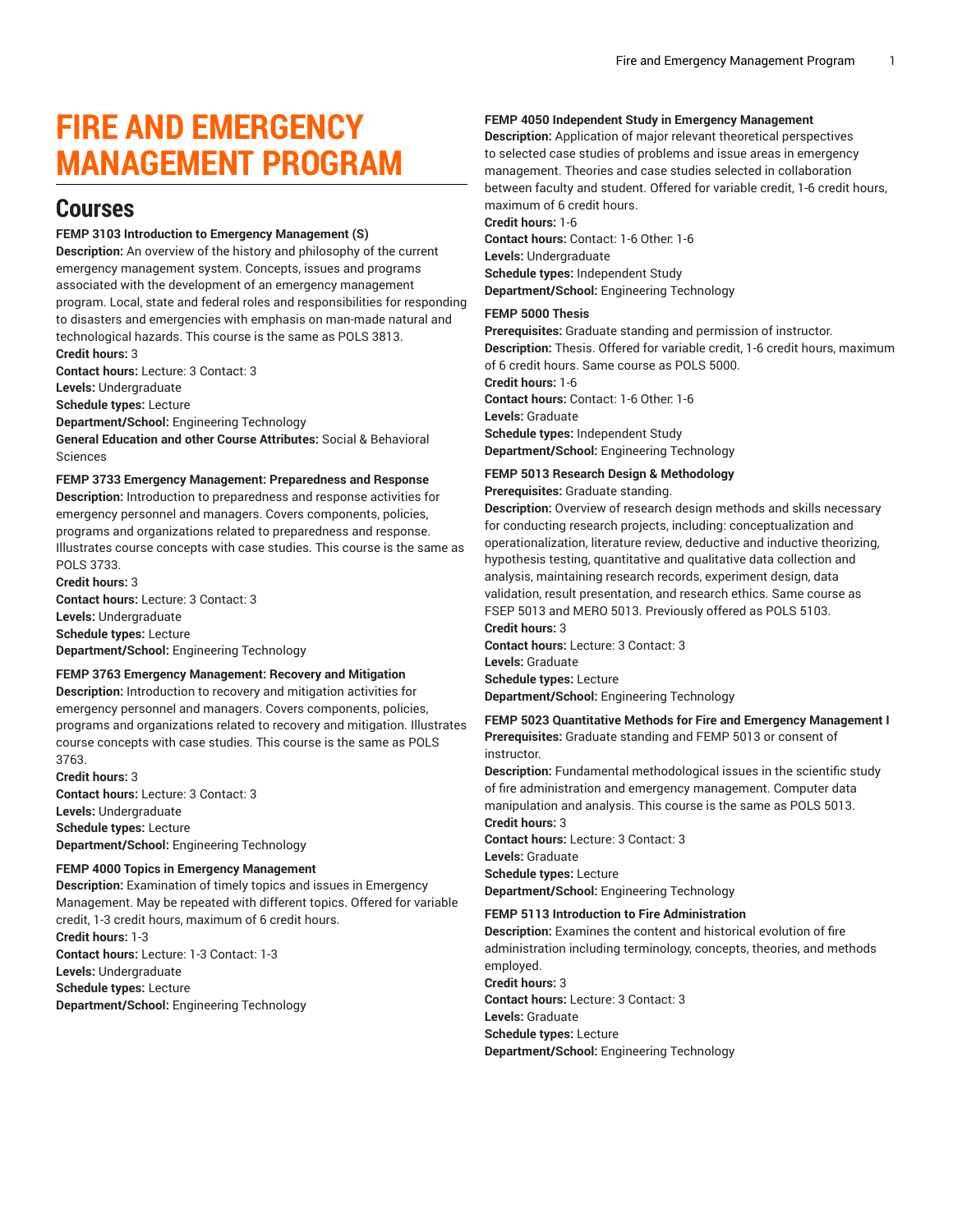# **FEMP 5123 Introduction to Emergency Management**

**Description:** Examines the content and historical evolution of emergency management, current state of science including terminology, concepts, theories, and methods employed.

**Credit hours:** 3 **Contact hours:** Lecture: 3 Contact: 3 **Levels:** Graduate **Schedule types:** Lecture

**Department/School:** Engineering Technology

# **FEMP 5213 Disaster Response**

# **Prerequisites:** Graduate standing.

**Description:** Review of scientific literature on human and organizational behavior in response to disasters. Identification of actors involved in emergency response, their roles and responsibilities. Examination of human response in context of organizational structures and resources including emergency operating centers. Review of local and national government response policies. This course is the same as POLS 5933. **Credit hours:** 3

**Contact hours:** Lecture: 3 Contact: 3 **Levels:** Graduate **Schedule types:** Lecture **Department/School:** Engineering Technology

**FEMP 5223 Preparedness and Planning**

# **Prerequisites:** Graduate standing.

**Description:** Planning and training for hazards and disaster management at the organizational level; review of public education and preparedness efforts at the household and community level, review of research on disaster planning. This course is the same as POLS 5923.

**Credit hours:** 3

**Contact hours:** Lecture: 3 Contact: 3 **Levels:** Graduate

**Schedule types:** Lecture **Department/School:** Engineering Technology

#### **FEMP 5233 Disaster Recovery**

#### **Prerequisites:** Graduate standing.

**Description:** Processes, conditions and components of recovery in disaster contexts. Topics include environmental, economic, housing, infrastructure and policy. Roles of voluntary organizations; securing and managing resources. This course is the same as POLS 5383.

**Credit hours:** 3

**Contact hours:** Lecture: 3 Contact: 3 **Levels:** Graduate **Schedule types:** Lecture **Department/School:** Engineering Technology

#### **FEMP 5243 Mitigation**

**Prerequisites:** Graduate standing.

**Description:** Structural and non-structural mitigation approaches to hazard reduction; description of policies, programs and planning methods relevant to all governmental levels; and review of research and case studies of mitigation efforts. This course is the same as POLS 6313. **Credit hours:** 3

**Contact hours:** Lecture: 3 Contact: 3 **Levels:** Graduate

**Schedule types:** Lecture

**Department/School:** Engineering Technology

# **FEMP 5303 Introduction to Fire and Emergency Management**

**Prerequisites:** Graduate standing.

**Description:** Examines the content and historical evolution of fire and emergency management including terminology, concepts, theories and methods employed. Previously offered as POLS 5303.

**Credit hours:** 3 **Contact hours:** Lecture: 3 Contact: 3 **Levels:** Graduate **Schedule types:** Lecture **Department/School:** Engineering Technology

# **FEMP 5313 Political and Community Relations for Fire and Emergency Management Administration**

# **Prerequisites:** Graduate standing.

**Description:** Navigating the political and policy context of emergency services administration including understanding how to develop and pass legislation and municipal codes affecting emergency services. Other topics include communicating with politicians, other agency administrators, and the community and building coalitions with relevant actors, agencies and governments. This course is the same as POLS 6213.

**Credit hours:** 3

**Contact hours:** Lecture: 3 Contact: 3 **Levels:** Graduate

**Schedule types:** Lecture

**Department/School:** Engineering Technology

# **FEMP 5323 Leadership and Management for Fire and Emergency Management**

**Prerequisites:** Graduate standing.

**Description:** Introduction to leadership and administrative processes required to deliver fire and emergency services; detailed examination of the social, political and economic issues that have an impact on service delivery and leadership and management approaches for emergency services. This course is the same as POLS 5343.

**Credit hours:** 3

**Contact hours:** Lecture: 3 Contact: 3

**Levels:** Graduate

**Schedule types:** Lecture

**Department/School:** Engineering Technology

#### **FEMP 5333 Incident Command System**

**Description:** The purpose of the course is to understand current issues on implementing and discussing the Incident Command System. This will be done by (1) identifying and describing the major issues on the ICS; and (2) relating the research literature to some of the ICS design elements. **Credit hours:** 3

**Contact hours:** Lecture: 3 Contact: 3 **Levels:** Graduate **Schedule types:** Lecture

**Department/School:** Engineering Technology

# **FEMP 5413 Financial Administration for Fire and Emergency Management**

**Description:** Applying budgeting and finance theory to fire, emergency management, and other emergency service agencies, including principles of revenues and expenditures, which may include grant application and administration. **Credit hours:** 3

**Contact hours:** Lecture: 3 Contact: 3 **Levels:** Graduate

**Schedule types:** Lecture

**Department/School:** Engineering Technology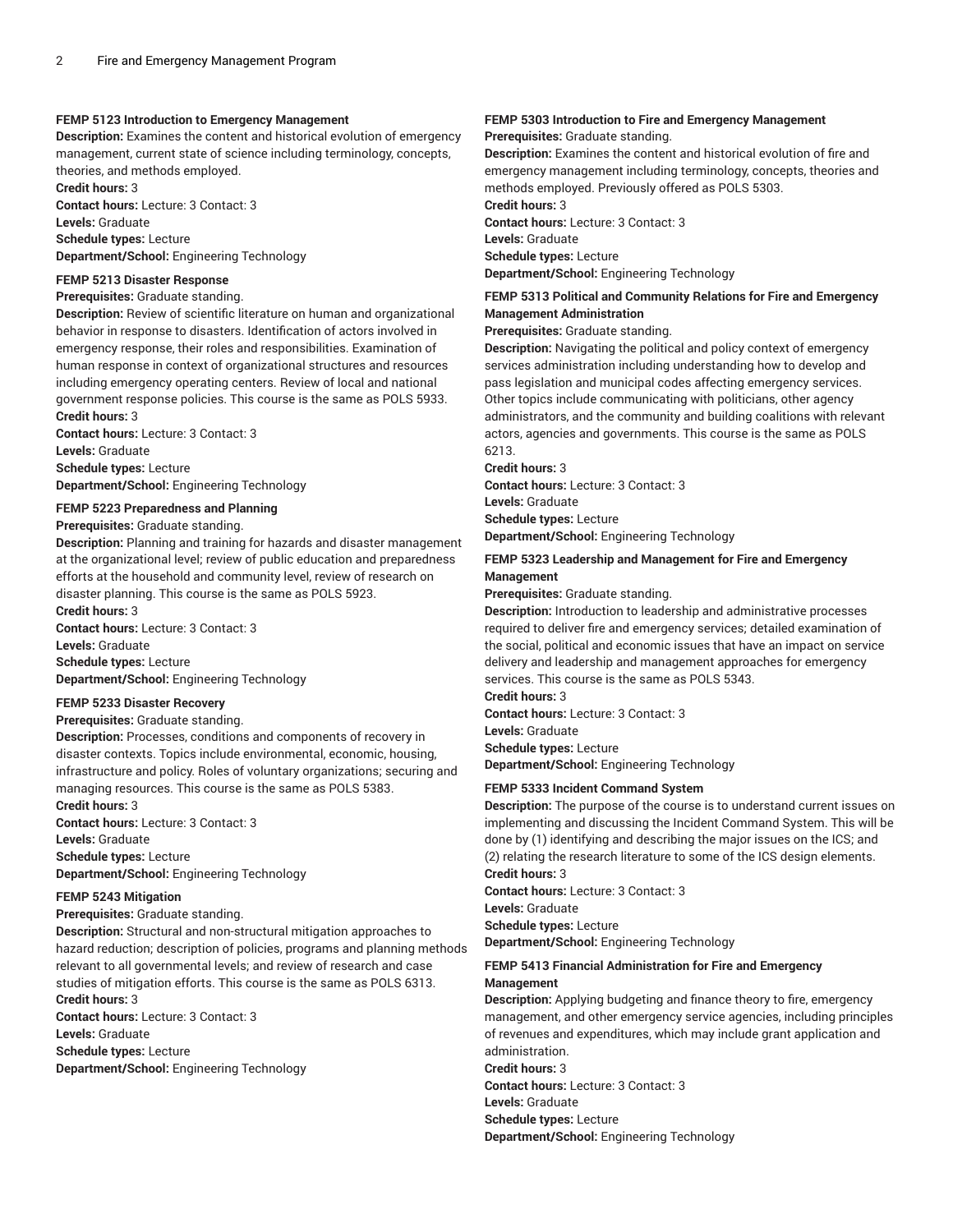# **FEMP 5423 Labor Management for Fire and Emergency Management**

**Description:** Current practices, problems and issues in labor administration for fire and emergency services agencies, including managing human resources, labor relations, affirmative action policies, and community representation.

**Credit hours:** 3 **Contact hours:** Lecture: 3 Contact: 3 **Levels:** Graduate **Schedule types:** Lecture **Department/School:** Engineering Technology

#### **FEMP 5613 Complex Emergencies**

#### **Prerequisites:** Graduate standing.

**Description:** This course examines complex emergencies from an emergency management perspective. We will look at the collapse of governance, the causes of armed conflict, food insecurity, infectious disease, natural disasters, and so on, and examine specific cases in detail. Furthermore, we will look at how the international community responds to these crises, and which agencies are involved in relief efforts. We will apply the traditional four phases of disaster management to these situations. This course is the same as POLS 5943.

**Credit hours:** 3 **Contact hours:** Lecture: 3 Contact: 3 **Levels:** Graduate **Schedule types:** Lecture

**Department/School:** Engineering Technology

# **FEMP 5623 Emergency Management in the International Setting**

**Prerequisites:** Graduate standing.

**Description:** Introduction to emergency management in the international setting. Provides background for students who may work with international assistance programs or who may become involved in the delivery of emergency management services abroad as part of an international assistance effect. This course is the same as POLS 5693. **Credit hours:** 3

**Contact hours:** Lecture: 3 Contact: 3

**Levels:** Graduate

**Schedule types:** Lecture

**Department/School:** Engineering Technology

#### **FEMP 5633 Emergency Management and Public Policy in the United States**

#### **Prerequisites:** Graduate standing.

**Description:** Examination of natural and man-made disasters in the U.S. along with the policies and programs intended to prevent, respond to, mitigate, and recover from such events. The evolution of the U.S. Emergency Management System, the emergency management profession, and future directions in emergency policy. This course is the same as POLS 5683.

**Credit hours:** 3

**Contact hours:** Lecture: 3 Contact: 3 **Levels:** Graduate **Schedule types:** Lecture **Department/School:** Engineering Technology

#### **FEMP 5643 Politics of Disaster**

#### **Prerequisites:** Graduate standing.

**Description:** Situates disaster phases in the political context at the local, national and international levels. Examines research on specific events and their interactive effects between the political system and various phases of disaster. This course is the same as POLS 5393. **Credit hours:** 3

**Contact hours:** Lecture: 3 Contact: 3

**Levels:** Graduate

**Schedule types:** Lecture

**Department/School:** Engineering Technology

#### **FEMP 5653 Hazard, Vulnerability, and Risk Analysis**

#### **Prerequisites:** Graduate standing.

**Description:** Introduction to hazard, vulnerability and risk analysis (HVRA) techniques in fire and emergency management. Explains the role and uses of HVRA in decision-making, public policy and emergency management planning. This class is the same as POLS 5653. **Credit hours:** 3

**Contact hours:** Lecture: 3 Contact: 3 **Levels:** Graduate **Schedule types:** Lecture **Department/School:** Engineering Technology

#### **FEMP 5810 Special Topics Seminar in Fire and Emergency Management Prerequisites:** Graduate standing.

**Description:** Specialized topics in emergency management. Offered for variable credit, 1-3 credit hours, maximum of 9 credit hours. This course is the same as POLS 5300.

**Credit hours:** 1-3

**Contact hours:** Lecture: 1-3 Contact: 1-3 **Levels:** Graduate **Schedule types:** Lecture **Department/School:** Engineering Technology

# **FEMP 5820 Special Topics Seminar in Emergency Management**

**Description:** Specialized topics in emergency management. Offered for variable credit, 1-3 credit hours, maximum of 9 credit hours.

**Credit hours:** 1-3 **Contact hours:** Lecture: 1-3 Contact: 1-3 **Levels:** Graduate **Schedule types:** Lecture **Department/School:** Engineering Technology

# **FEMP 5830 Special Topics Seminar in Fire Administration**

**Description:** Specialized topics in fire administration. Offered for variable credit, 1-3 credit hours, maximum of 9 credit hours. **Credit hours:** 1-3 **Contact hours:** Lecture: 1-3 Contact: 1-3 **Levels:** Graduate **Schedule types:** Lecture **Department/School:** Engineering Technology

#### **FEMP 5903 Practicum in Fire and Emergency Management Administration**

**Prerequisites:** Consent of instructor.

**Description:** Supervised practicum in fire and emergency management administration. This class is the same as POLS 5903. **Credit hours:** 3 **Contact hours:** Contact: 3 Other: 3 **Levels:** Graduate

**Schedule types:** Independent Study

**Department/School:** Engineering Technology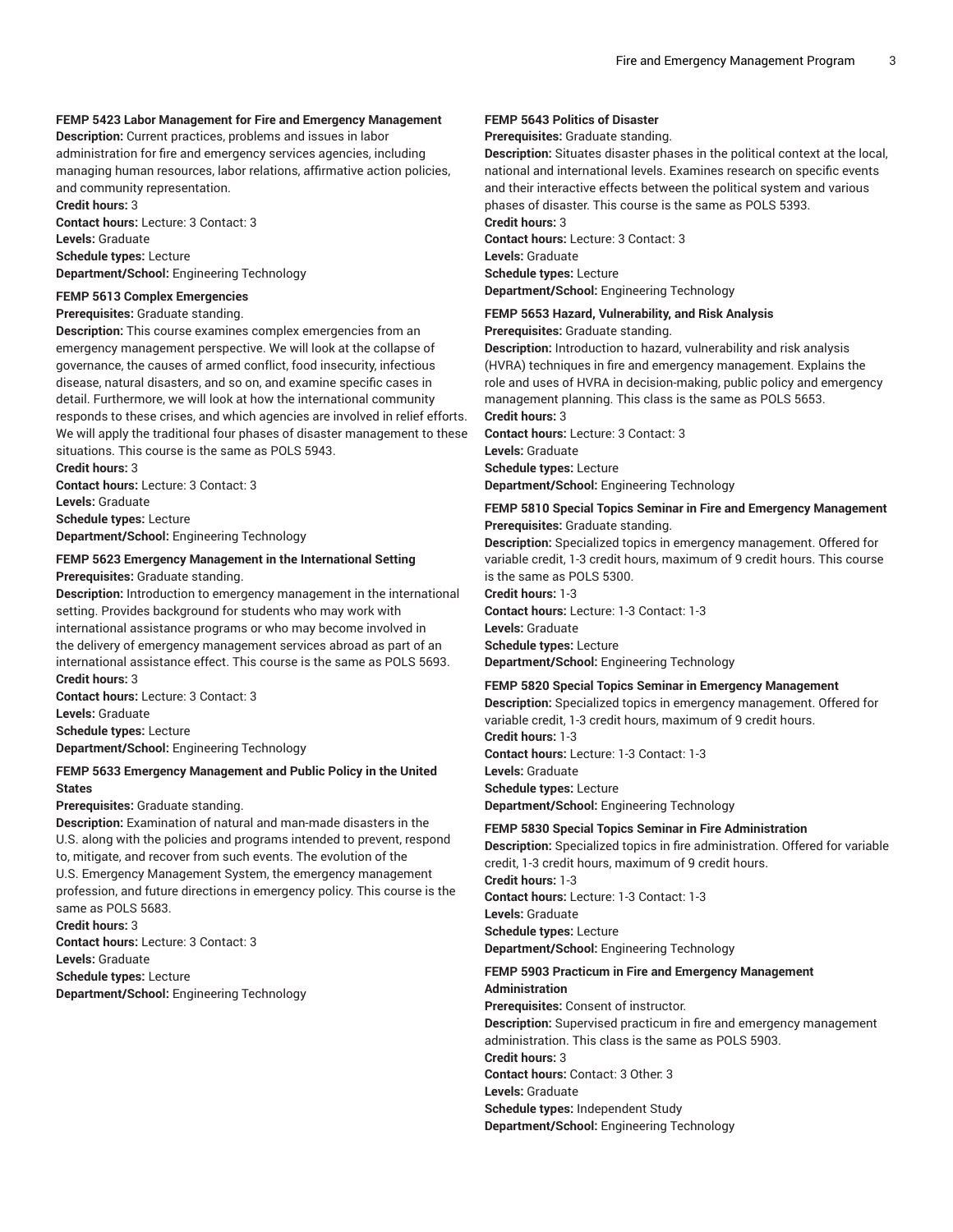# **FEMP 6000 Dissertation**

**Prerequisites:** Graduate standing and permission of instructor. **Description:** Research for PhD dissertation. Offered for variable credit, 1-12 credit hours, maximum of 60 credit hours. Same course as POLS 6000.

**Credit hours:** 1-12 **Contact hours:** Contact: 1-12 Other: 1-12 **Levels:** Graduate **Schedule types:** Independent Study **Department/School:** Engineering Technology

# **FEMP 6013 Qualitative Methods for Fire and Emergency Management**

**Prerequisites:** Graduate standing and FEMP 5013 or consent of **instructor** 

**Description:** Qualitative methods for collecting and analyzing data regarding fire administration and emergency management. This course is the same as POLS 6013.

**Credit hours:** 3 **Contact hours:** Lecture: 3 Contact: 3 **Levels:** Graduate **Schedule types:** Lecture **Department/School:** Engineering Technology

# **FEMP 6023 Quantitative Methods for Fire and Emergency Management II Prerequisites:** Graduate standing and FEMP 5013 and FEMP 5023 or

consent of instructor. **Description:** An advanced course that builds on the introductory level of statistics. Develop a systematic and critical understanding of alternative quantitative approaches and methodologies of fire and emergency

management research. This course is the same as POLS 6123.

**Credit hours:** 3

**Contact hours:** Lecture: 3 Contact: 3 **Levels:** Graduate **Schedule types:** Lecture **Department/School:** Engineering Technology

# **FEMP 6103 Proseminar in Fire and Emergency Management**

**Prerequisites:** Graduate standing.

**Description:** Examines scope of the fire and emergency management field as an area of academic inquiry. This course is the same as POLS 6003. **Credit hours:** 3

**Contact hours:** Lecture: 3 Contact: 3 **Levels:** Graduate **Schedule types:** Lecture **Department/School:** Engineering Technology

#### **FEMP 6303 Populations at Risk**

**Prerequisites:** Graduate standing.

**Description:** Describes populations at risk for increased injury, death and property loss. Identifies policies, programs and resources for risk reduction. Applies research for purposes of planning and capacity building. This course is the same as POLS 6303.

**Credit hours:** 3 **Contact hours:** Lecture: 3 Contact: 3

**Levels:** Graduate

**Schedule types:** Lecture

**Department/School:** Engineering Technology

# **FEMP 6313 Comparative and International Dimensions of Emergency Management**

**Prerequisites:** Graduate standing.

**Description:** Comparative analysis of the organization, management and policies of fire and emergency response services in other countries. This course is the same as POLS 6203.

**Credit hours:** 3

**Contact hours:** Lecture: 3 Contact: 3

**Levels:** Graduate

**Schedule types:** Lecture

**Department/School:** Engineering Technology

# **FEMP 6323 Organizational Behavior in Disasters**

**Prerequisites:** Graduate standing.

**Description:** Theoretical overview of organizational behavior in a disaster context. How organizations respond, adapt, fail and succeed when disrupted by disaster. Role of formal and informal organizational structures in confronting disasters. This course is the same as POLS 6343.

**Credit hours:** 3

**Contact hours:** Lecture: 3 Contact: 3 **Levels:** Graduate **Schedule types:** Lecture **Department/School:** Engineering Technology

# **FEMP 6413 Seminar Risk Theory and Management**

**Description:** This course examines the risk literature from a perspective of individual and societal risk perception, regulation of risk, risk mitigation, legal aspects, legal aspects of risk and applies these literatures to natural and manmade hazards and disasters.

**Credit hours:** 3

**Contact hours:** Lecture: 3 Contact: 3 **Levels:** Graduate **Schedule types:** Lecture **Department/School:** Engineering Technology

# **FEMP 6810 Advanced Special Topics Seminar in Fire Administration**

**Prerequisites:** Graduate standing.

**Description:** Specialized topics in fire administration. Offered for variable credit, 1-3 credit hours, maximum of 9 credit hours. This course is the same as POLS 6300.

**Credit hours:** 1-3

**Contact hours:** Lecture: 1-3 Contact: 1-3 **Levels:** Graduate **Schedule types:** Lecture **Department/School:** Engineering Technology

#### **FEMP 6820 Advanced Special Topics Seminar in Emergency Management**

**Prerequisites:** Graduate standing.

**Description:** Specialized topics in Emergency Management. Offered for variable credit, 1-3 credit hours, maximum of 9 credit hours. **Credit hours:** 1-3 **Contact hours:** Lecture: 1-3 Contact: 1-3 **Levels:** Graduate **Schedule types:** Lecture **Department/School:** Engineering Technology